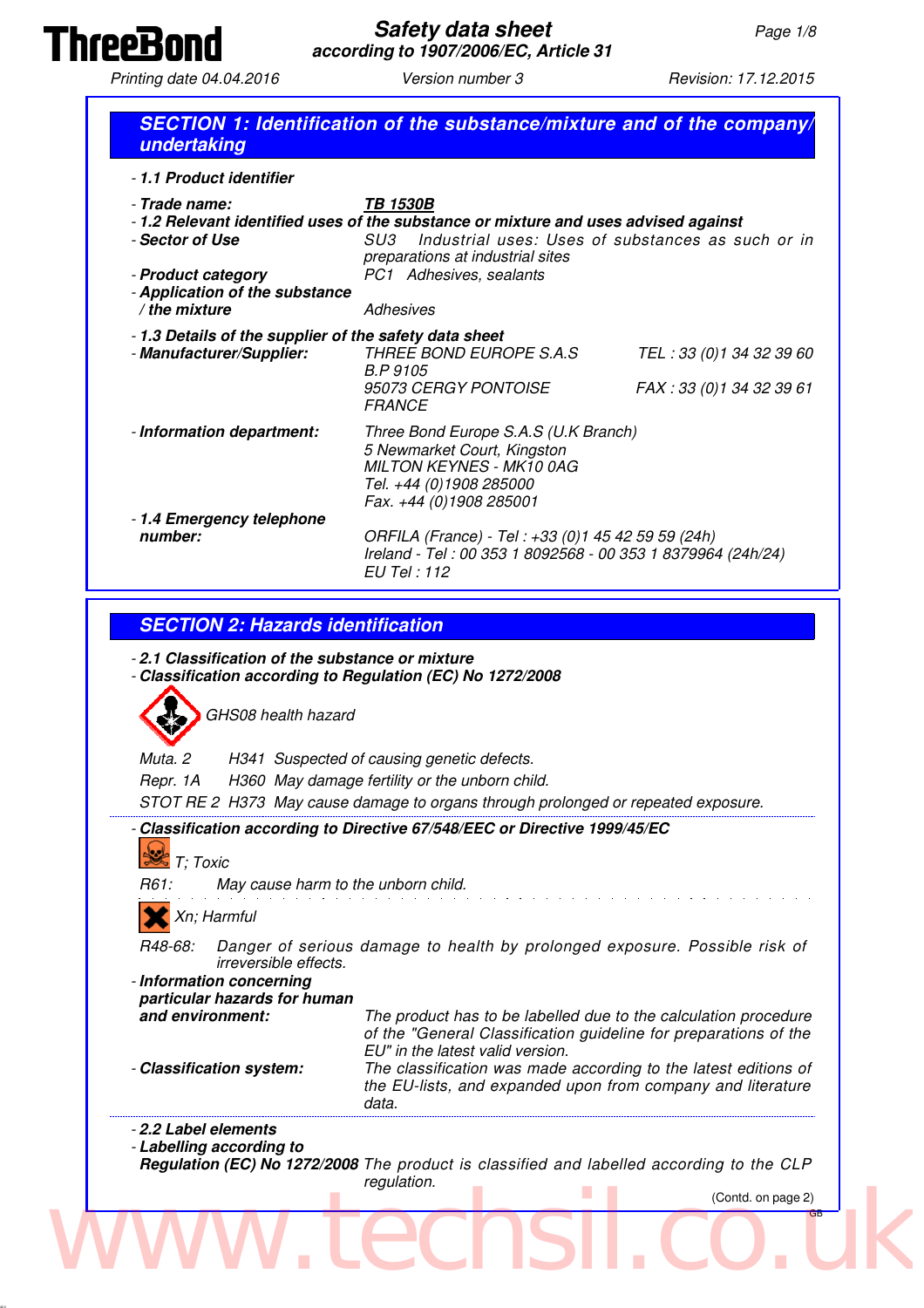Th

| <b>nreeBond</b>                                          | <b>Safety data sheet</b>             | according to 1907/2006/EC, Article 31                                                                              | Page 2/8                                                                                                                                                                                          |
|----------------------------------------------------------|--------------------------------------|--------------------------------------------------------------------------------------------------------------------|---------------------------------------------------------------------------------------------------------------------------------------------------------------------------------------------------|
| Printing date 04.04.2016                                 | Version number 3                     |                                                                                                                    | Revision: 17.12.2015                                                                                                                                                                              |
| Trade name: TB 1530B                                     |                                      |                                                                                                                    |                                                                                                                                                                                                   |
| - Hazard pictograms                                      |                                      |                                                                                                                    | (Contd. of page 1)                                                                                                                                                                                |
|                                                          | GHS08                                |                                                                                                                    |                                                                                                                                                                                                   |
| - Signal word                                            | Danger                               |                                                                                                                    |                                                                                                                                                                                                   |
| - Hazard-determining<br>components of labelling:         | stannaundecane                       |                                                                                                                    | $6, 6$ -Dibutyl-4,4,8,8-tetraethoxy-3,5,7,9-tetraoxa-4,8-distila-6-                                                                                                                               |
| - Hazard statements                                      |                                      | H341 Suspected of causing genetic defects.<br>H360 May damage fertility or the unborn child.<br>repeated exposure. | H373 May cause damage to organs through prolonged or                                                                                                                                              |
| - Precautionary statements                               | P <sub>280</sub><br>P <sub>201</sub> | Obtain special instructions before use.                                                                            | Wear protective gloves / eye protection.<br>P305+P351+P338 IF IN EYES: Rinse cautiously with water for<br>several minutes. Remove contact lenses, if<br>present and easy to do. Continue rinsing. |
|                                                          | P302+P352                            |                                                                                                                    | IF ON SKIN: Wash with plenty of soap and                                                                                                                                                          |
|                                                          | P <sub>501</sub>                     | water.<br>regulations.                                                                                             | Dispose of contents/container in accordance<br>with local/regional/national/international                                                                                                         |
| - Additional information:<br>- 2.3 Other hazards         |                                      | Restricted to professional users.                                                                                  |                                                                                                                                                                                                   |
| - Results of PBT and vPvB assessment<br>$-$ PBT:         |                                      |                                                                                                                    |                                                                                                                                                                                                   |
| $ vPvB$ :                                                | Not applicable.<br>Not applicable.   |                                                                                                                    |                                                                                                                                                                                                   |
|                                                          |                                      |                                                                                                                    |                                                                                                                                                                                                   |
| <b>SECTION 3: Composition/information on ingredients</b> |                                      |                                                                                                                    |                                                                                                                                                                                                   |
| - 3.2 Mixtures<br>- Description:                         | additions.                           |                                                                                                                    | Mixture of the substances listed below with nonhazardous                                                                                                                                          |

| <i>CAS: 87735-26-0</i>           | $6, 6$ -Dibutyl-4,4,8,8-tetraethoxy-3,5,7,9-tetraoxa-4,8-distila-6-       | $2.5 - 10\%$       |
|----------------------------------|---------------------------------------------------------------------------|--------------------|
| EINECS: 289-337-4                | stannaundecane                                                            |                    |
|                                  | $\mathbb{Q}$ T R61; $\times$ Xn R48-68                                    |                    |
|                                  | <b>Muta. 2, H341; Repr. 1A, H360; STOT RE 1, H372</b>                     |                    |
| CAS: 13822-56-5                  | 3-(trimethoxysilyl)propylamine                                            | $1 - 2,5%$         |
| EINECS: 237-511-5 $Xi$ R36/37/38 |                                                                           |                    |
|                                  | <b>S</b> Skin Irrit. 2, H315; Eye Irrit. 2, H319; STOT SE 3, H335         |                    |
| CAS: 1185-55-3                   | trimethoxy(methyl)silane                                                  | $1 - 2,5%$         |
| EINECS: 214-685-0                | F R11                                                                     |                    |
|                                  | $\overline{\textcircled{t}}$ Flam. Liq. 2, H225                           |                    |
| CAS: 67-56-1                     | methanol                                                                  | $< 0.1\%$          |
|                                  | EINECS: 200-659-6 <b>3.</b> T R23/24/25-39/23/24/25; <b>A</b> F R11       |                    |
|                                  | <b>O</b> Flam. Liq. 2, H225;<br>3 H311: Acute Tox. 3 H331: STOT SF 1 H370 |                    |
|                                  |                                                                           |                    |
| - Additional information         | For the wording of the listed hazard phrases refer to section 16.         |                    |
|                                  |                                                                           | GB                 |
|                                  |                                                                           | (Contd. on page 3) |

## www.techsil.co.uk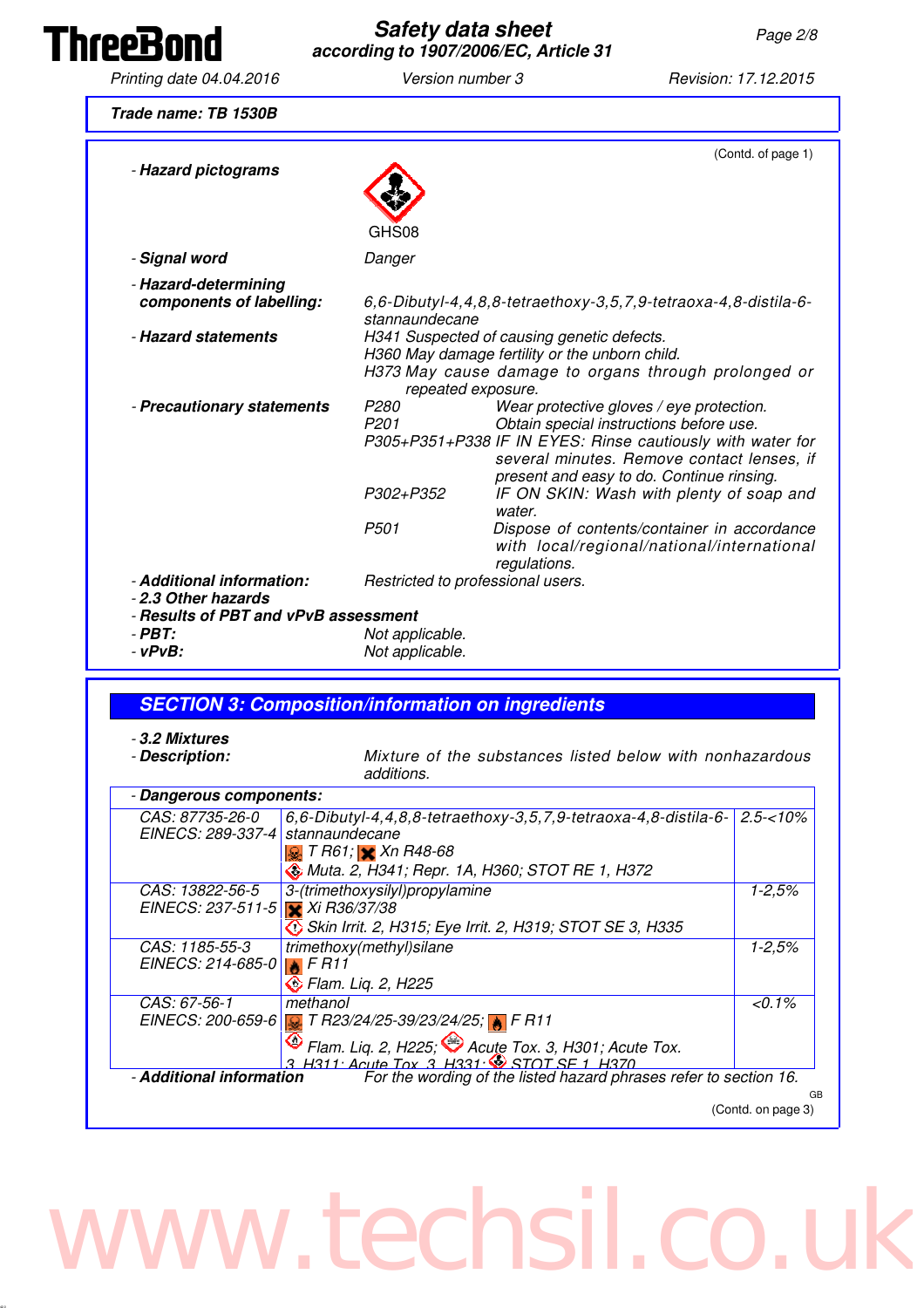

**Safety data sheet** Page 3/8 **according to 1907/2006/EC, Article 31**

Printing date 04.04.2016 **Version number 3** Revision: 17.12.2015

**Trade name: TB 1530B**

(Contd. of page 2)

#### **SECTION 4: First aid measures**

| -4.1 Description of first aid measures |  |  |
|----------------------------------------|--|--|
|----------------------------------------|--|--|

| - After inhalation                                                                               | Supply fresh air. If required, provide artificial respiration. Keep<br>patient warm. Consult doctor if symptoms persist.                                                                                       |
|--------------------------------------------------------------------------------------------------|----------------------------------------------------------------------------------------------------------------------------------------------------------------------------------------------------------------|
|                                                                                                  | In case of unconsciousness place patient stably in side position<br>for transportation.                                                                                                                        |
| - After skin contact                                                                             | Immediately wash with water and soap and rinse thoroughly.<br>If skin irritation continues, consult a doctor.                                                                                                  |
| - After eye contact                                                                              | Rinse opened eye for several minutes under running water. Then<br>consult a doctor.                                                                                                                            |
| - After swallowing                                                                               | Do not induce vomiting; call for medical help immediately.<br>A person vomiting while lying on their back should be turned onto<br>their side.<br>Induce vomiting, only if affected person is fully conscious. |
| -4.2 Most important<br>symptoms and effects, both<br>acute and delayed<br>-4.3 Indication of any | No further relevant information available.                                                                                                                                                                     |

- **4.3 Indication of any immediate medical attention and special treatment needed** No further relevant information available.

#### **SECTION 5: Firefighting measures**

| - 5.1 Extinguishing media<br>- Suitable extinguishing  |                                                                                                         |
|--------------------------------------------------------|---------------------------------------------------------------------------------------------------------|
| agents                                                 | CO2, extinguishing powder or water spray. Fight larger fires with<br>water spray.                       |
|                                                        | Use fire fighting measures that suit the environment.                                                   |
| - 5.2 Special hazards arising<br>from the substance or |                                                                                                         |
| mixture                                                | Formation of toxic gases is possible during heating or in case of<br>fire.                              |
| -5.3 Advice for firefighters                           |                                                                                                         |
| - Protective equipment:                                | Wear fully protective suit.<br>Mount respiratory protective device.                                     |
| - Additional information                               | Cool endangered receptacles with water spray.                                                           |
|                                                        | Dispose of fire debris and contaminated fire fighting water in<br>accordance with official regulations. |

#### **SECTION 6: Accidental release measures**

- **6.1 Personal precautions, protective equipment and emergency procedures** Ensure adequate ventilation

Wear protective clothing.

course.

- **6.2 Environmental**
- **6.3 Methods and material for containment and cleaning**
- **6.4 Reference to other**

**precautions:** Do not allow product to reach sewage system or any water

**up: Dispose contaminated material as waste according to item 13.** Absorb liquid components with liquid-binding material.

**sections** See Section 7 for information on safe handling See Section 8 for information on personal protection equipment. (Contd. on page 4) Www.techsil.co.uk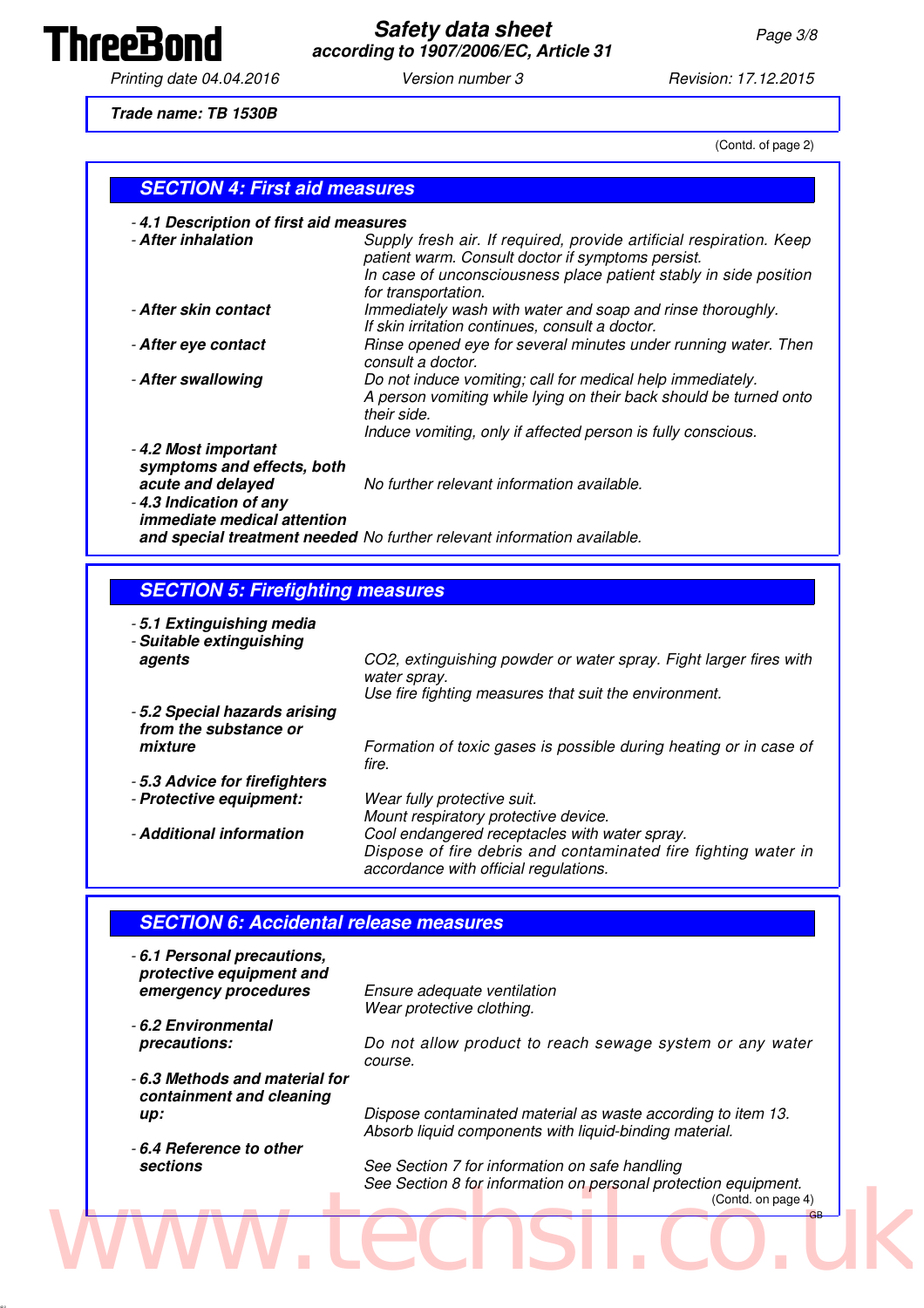

**Safety data sheet** Page 4/8 **according to 1907/2006/EC, Article 31**

Printing date 04.04.2016 **Version number 3** Revision: 17.12.2015

**ThreeBond** 

**Trade name: TB 1530B**

|                                                                          |                                                                              | (Contd. of page 3)<br>See Section 13 for disposal information.                                                                                                                                                                                                                                                                       |
|--------------------------------------------------------------------------|------------------------------------------------------------------------------|--------------------------------------------------------------------------------------------------------------------------------------------------------------------------------------------------------------------------------------------------------------------------------------------------------------------------------------|
|                                                                          | <b>SECTION 7: Handling and storage</b>                                       |                                                                                                                                                                                                                                                                                                                                      |
| - 7.1 Precautions for safe<br>handling                                   | - Information about protection                                               | Ensure good ventilation/exhaustion at the workplace.                                                                                                                                                                                                                                                                                 |
|                                                                          |                                                                              | against explosions and fires: Keep respiratory protective device available.                                                                                                                                                                                                                                                          |
|                                                                          |                                                                              | - 7.2 Conditions for safe storage, including any incompatibilities                                                                                                                                                                                                                                                                   |
| - Storage                                                                | - Requirements to be met by<br>storerooms and receptacles:                   | Store in a cool location.<br>Use only receptacles specifically permitted for this substance/<br>product.                                                                                                                                                                                                                             |
| - Further information about                                              | - Information about storage in<br>one common storage facility: Not required. |                                                                                                                                                                                                                                                                                                                                      |
| storage conditions:<br>- 7.3 Specific end use(s)                         |                                                                              | Protect from humidity and water.<br>Protect from heat and direct sunlight.<br>No further relevant information available.                                                                                                                                                                                                             |
|                                                                          |                                                                              |                                                                                                                                                                                                                                                                                                                                      |
|                                                                          | - Additional information about                                               | design of technical systems: No further data; see item 7.                                                                                                                                                                                                                                                                            |
| - 8.1 Control parameters<br>workplace:                                   | - Components with limit values<br>that require monitoring at the             | with critical values that have to be monitored at the workplace.                                                                                                                                                                                                                                                                     |
| - DNELs                                                                  |                                                                              |                                                                                                                                                                                                                                                                                                                                      |
| 67-56-1 methanol                                                         |                                                                              | The product does not contain any relevant quantities of materials                                                                                                                                                                                                                                                                    |
| Oral                                                                     | DNEL 8 mg/kg (Consommateurs)                                                 |                                                                                                                                                                                                                                                                                                                                      |
| Dermal                                                                   | DNEL 40 mg/kg (Travailleur)                                                  |                                                                                                                                                                                                                                                                                                                                      |
|                                                                          |                                                                              | Inhalative DNEL 50 mg/m3 (Consommateurs)                                                                                                                                                                                                                                                                                             |
| - Additional information:                                                | 260 mg/m3 (Travailleur)                                                      | The lists that were valid during the creation were used as basis.                                                                                                                                                                                                                                                                    |
| - 8.2 Exposure controls<br>- General protective and<br>hygienic measures | - Personal protective equipment                                              | The usual precautionary measures should be adhered to when<br>handling chemicals.<br>Keep away from foodstuffs, beverages and feed.<br>Wash hands before breaks and at the end of work.<br>Immediately remove all soiled and contaminated clothing<br>Store protective clothing separately.<br>Avoid contact with the eyes and skin. |
| - Breathing equipment:                                                   |                                                                              | Use suitable respiratory protective device in case of insufficient<br>ventilation.<br>(Contd. on page 5)                                                                                                                                                                                                                             |

### www.techsil.co.uk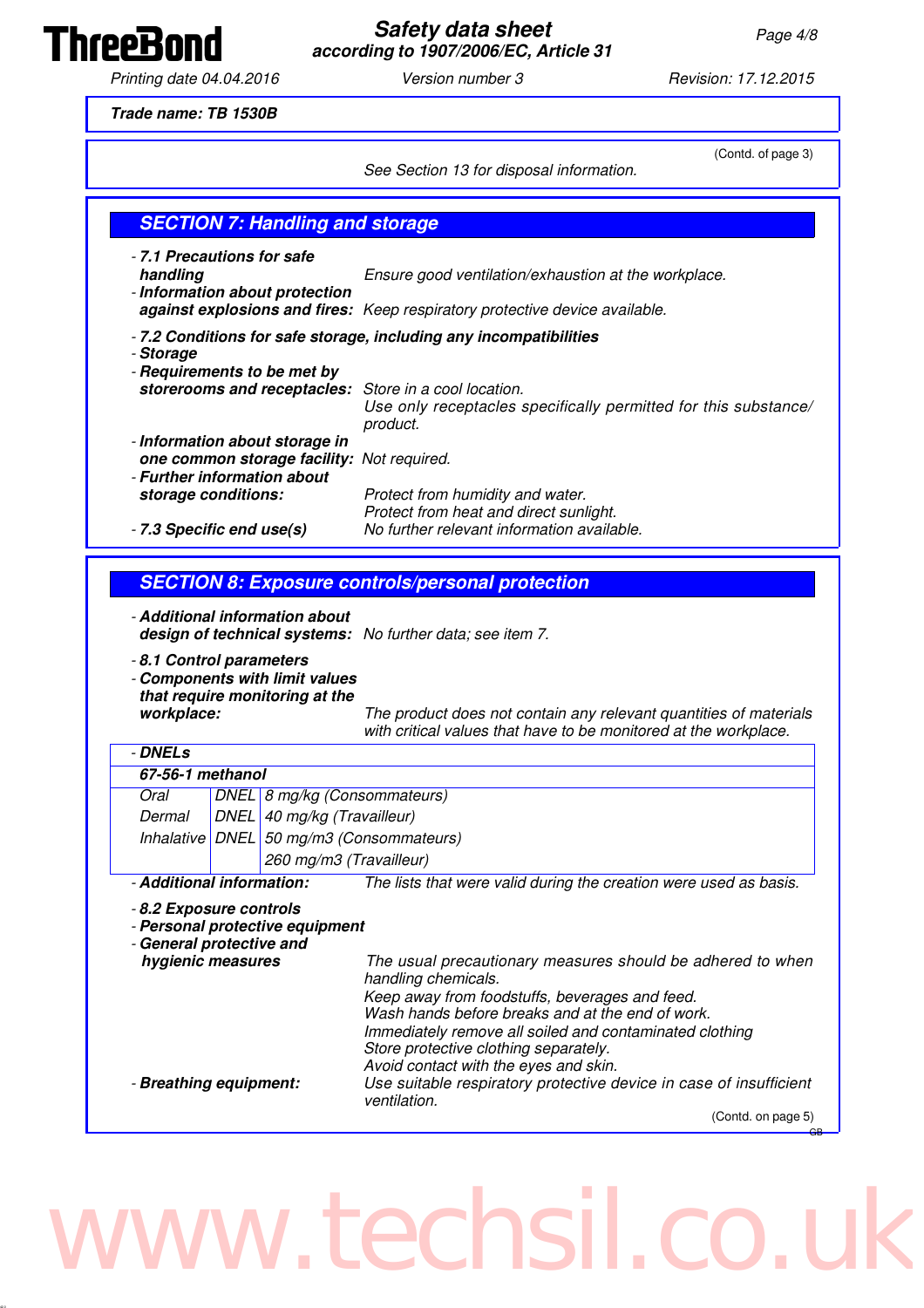### ThreeBond

#### **Safety data sheet** Page 5/8 **according to 1907/2006/EC, Article 31**

Printing date 04.04.2016 **Version number 3** Revision: 17.12.2015

**Trade name: TB 1530B**

- **Protection of hands:** Protective gloves. (Contd. of page 4) The glove material has to be impermeable and resistant to the product/ the substance/ the preparation.<br>Nitrile rubber, NBR - Material of gloves The selection of the suitable gloves does not only depend on the material, but also on further marks of quality and varies from manufacturer to manufacturer. - **Penetration time of glove material** The exact break trough time has to be found out by the manufacturer of the protective gloves and has to be observed. **Eye protection:** Safety glasses<br>**Body protection:** Protective work Protective work clothing.

#### **SECTION 9: Physical and chemical properties**

| -9.1 Information on basic physical and chemical properties<br>- General Information<br>- Appearance:<br>Form:<br>Colour:   | Viscous<br><b>Black</b>                                                          |
|----------------------------------------------------------------------------------------------------------------------------|----------------------------------------------------------------------------------|
| - Odour:                                                                                                                   | uncharacteristic                                                                 |
| - pH-value:                                                                                                                | Not determined.                                                                  |
| - Change in condition<br>Melting point/Melting range: Not determined<br><b>Boiling point/Boiling range: Not applicable</b> |                                                                                  |
| - Flash point:                                                                                                             | Not applicable                                                                   |
| - Flammability (solid, gaseous) Not applicable.                                                                            |                                                                                  |
| - Self igniting:                                                                                                           | Product is not selfigniting.                                                     |
| - Danger of explosion:                                                                                                     | Product does not present an explosion hazard.                                    |
| - Vapour pressure:                                                                                                         | Not determined.                                                                  |
| - Density at 25 °C:<br>- Evaporation rate                                                                                  | 1,31<br>Not determined.                                                          |
| - Solubility in / Miscibility with<br>Water:                                                                               | Not miscible or difficult to mix                                                 |
| - Viscosity:<br>dynamic at 25 $°C$ :<br>kinematic:<br>- 9.2 Other information                                              | 120000 mPas (-)<br>Not determined.<br>No further relevant information available. |

#### **SECTION 10: Stability and reactivity**

- **10.1 Reactivity** No further relevant information available.
- **10.2 Chemical stability**
- **Thermal decomposition /**
- 
- **10.3 Possibility of hazardous**
- 

**conditions to be avoided:** No decomposition if used according to specifications.

**reactions**<br>**Roactions** *to avoid* No further relevant information and **Conditions to avoid** No further relevant information No further relevant information available.

(Contd. on page 6) WWW.techsi.co.uk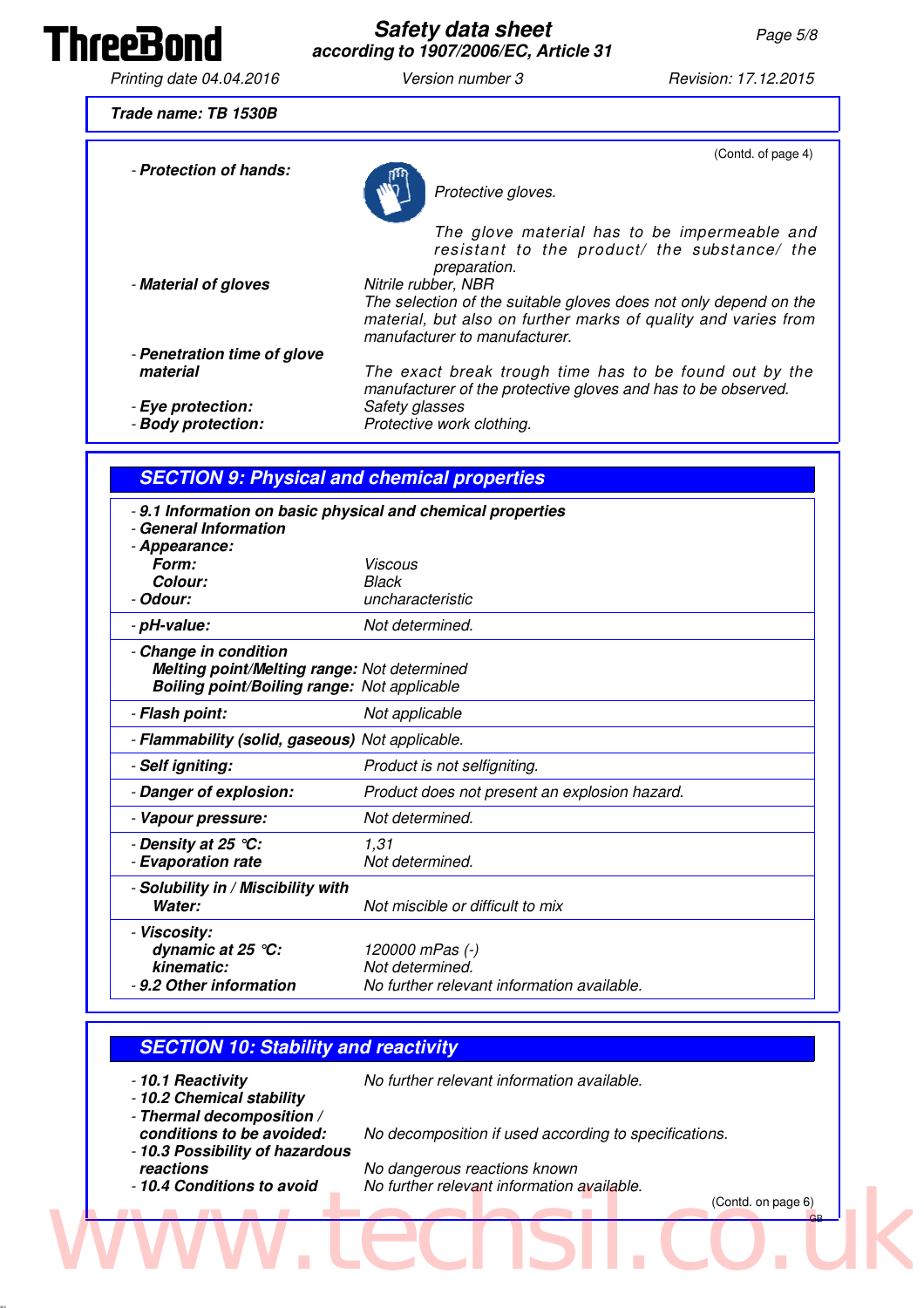**Safety data sheet** Page 6/8 **according to 1907/2006/EC, Article 31**

Printing date 04.04.2016 **Version number 3** Revision: 17.12.2015

**ThreeBond** 

**Trade name: TB 1530B**

- **10.5 Incompatible materials:** No further relevant information available. - **10.6 Hazardous** (Contd. of page 5) **decomposition products:** Flammable gases/vapours (methanol-ethyl alcohol)

Liberates methanol and ethyl alcohol on exposure to humid air.

#### **SECTION 11: Toxicological information**

- **11.1 Information on toxicological effects**
- **Acute toxicity** Based on available data, the classification criteria are not met.

#### - **LD/LC50 values that are relevant for classification:**

| 67-56-1 methanol |      |                                          |  |
|------------------|------|------------------------------------------|--|
| Oral             | LD50 | $ 7.914 \text{ mg/kg}$ (rat)             |  |
| Dermal           | LD50 | $17.11$ mg/kg (rabbit)                   |  |
|                  |      | Inhalative $ LC50/4 h $ 128.2 mg/l (rat) |  |

- **Primary irritant effect:**

- **Skin corrosion/irritation** Based on available data, the classification criteria are not met.
- **Serious eye damage/irritation** Based on available data, the classification criteria are not met.
- **Respiratory or skin** Based on available data, the classification criteria are not met. - **CMR effects (carcinogenity, mutagenicity and toxicity for reproduction)** Suspected of causing genetic defects. - **Carcinogenicity** Based on available data, the classification criteria are not met. - **Reproductive toxicity** May damage fertility or the unborn child.
- **STOT-single exposure** Based on available data, the classification criteria are not met. - **STOT-repeated exposure** May cause damage to organs through prolonged or repeated exposure.
- **Aspiration hazard Based on available data, the classification criteria are not met.**

#### **SECTION 12: Ecological information**

|  |  | - 12.1 Toxicity |
|--|--|-----------------|
|  |  |                 |

| .                                                                                             |                                                                                          |                    |  |
|-----------------------------------------------------------------------------------------------|------------------------------------------------------------------------------------------|--------------------|--|
| - Aquatic toxicity:                                                                           |                                                                                          |                    |  |
| 67-56-1 methanol                                                                              |                                                                                          |                    |  |
|                                                                                               | LC50/96h   15.4 mg/l (Leopomis macrochirus)                                              |                    |  |
| $CE50/48h$ > 10000 mg/l (daphnia)                                                             |                                                                                          |                    |  |
| CE50/96h 22 mg/l (Selenastrum capricomutum)                                                   |                                                                                          |                    |  |
| - 12.2 Persistence and<br>degradability<br>- 12.3 Bioaccumulative                             | No further relevant information available.                                               |                    |  |
| potential<br>- 12.4 Mobility in soil                                                          | No further relevant information available.<br>No further relevant information available. |                    |  |
| - Additional ecological information:                                                          |                                                                                          |                    |  |
| - General notes:                                                                              | Generally not hazardous for water.                                                       |                    |  |
| - 12.5 Results of PBT and vPvB assessment<br>- PBT:<br>- vPvB:<br>-12.6 Other adverse effects | Not applicable.<br>Not applicable.<br>No further relevant information available.         |                    |  |
|                                                                                               |                                                                                          | <b>GB</b>          |  |
|                                                                                               |                                                                                          | (Contd. on page 7) |  |

# ww.techsil.co.u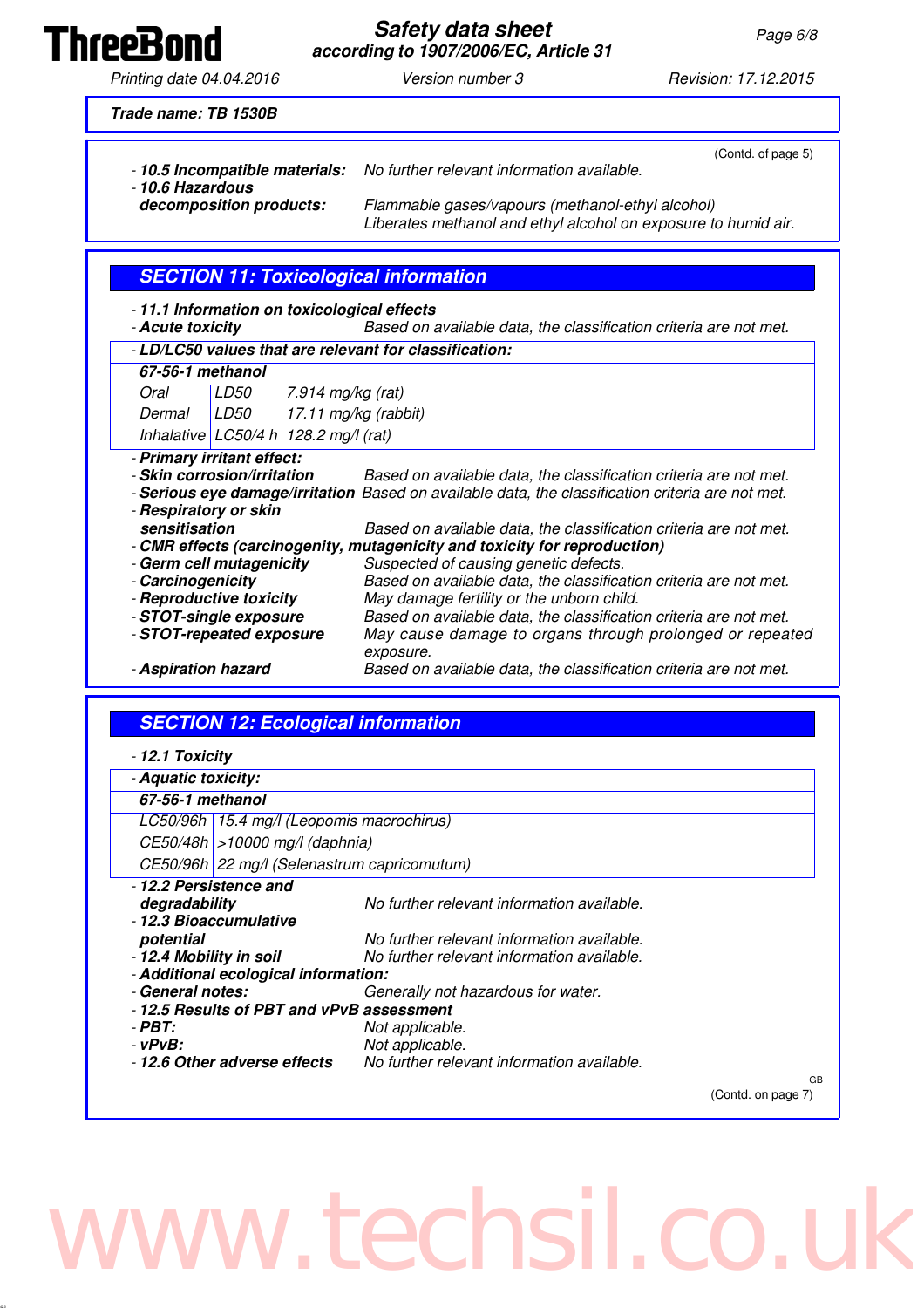

Printing date 04.04.2016 **Version number 3** Revision: 17.12.2015

**Trade name: TB 1530B**

(Contd. of page 6)

#### **SECTION 13: Disposal considerations**

- **13.1 Waste treatment methods**

- **Recommendation** Must be specially treated adhering to official regulations.



Must not be disposed of together with household garbage. Do not allow product to reach sewage system.

- **Uncleaned packagings:**

Dispose of packaging according to regulations on the disposal of packagings.

Disposal must be made according to official regulations.

| <b>SECTION 14: Transport information</b>                                     |                 |
|------------------------------------------------------------------------------|-----------------|
| - 14.1 UN-Number<br>- ADR, ADN, IMDG, IATA                                   | Void            |
| - 14.2 UN proper shipping name<br>- ADR, ADN, IMDG, IATA                     | Void            |
| - 14.3 Transport hazard class(es)                                            |                 |
| - ADR, ADN, IMDG, IATA<br>- Class                                            | Void            |
| - 14.4 Packing group<br>- ADR, IMDG, IATA                                    | Void            |
| - 14.5 Environmental hazards:<br>- Marine pollutant:                         | No              |
| - 14.6 Special precautions for user                                          | Not applicable. |
| - 14.7 Transport in bulk according to Annex II<br>of Marpol and the IBC Code | Not applicable. |
| - UN "Model Regulation":                                                     | Void            |

#### **SECTION 15: Regulatory information**

- **15.1 Safety, health and environmental regulations/legislation specific for the substance or mixture**
- **Directive 2012/18/EU** - **Named dangerous substances - ANNEX I** methanol - **National regulations** - **Water hazard class:** Generally not hazardous for water. - **15.2 Chemical safety**
- 
- **assessment:** A Chemical Safety Assessment has not been carried out.

#### **SECTION 16: Other information**

This information is based on our present knowledge. However, this shall not constitute a guarantee for any specific product features and shall not establish a legally valid contractual relationship.

- **Relevant phrases H225** Highly flammable liquid and vapour.

(Contd. on page 8) Www.techsil.co.uk